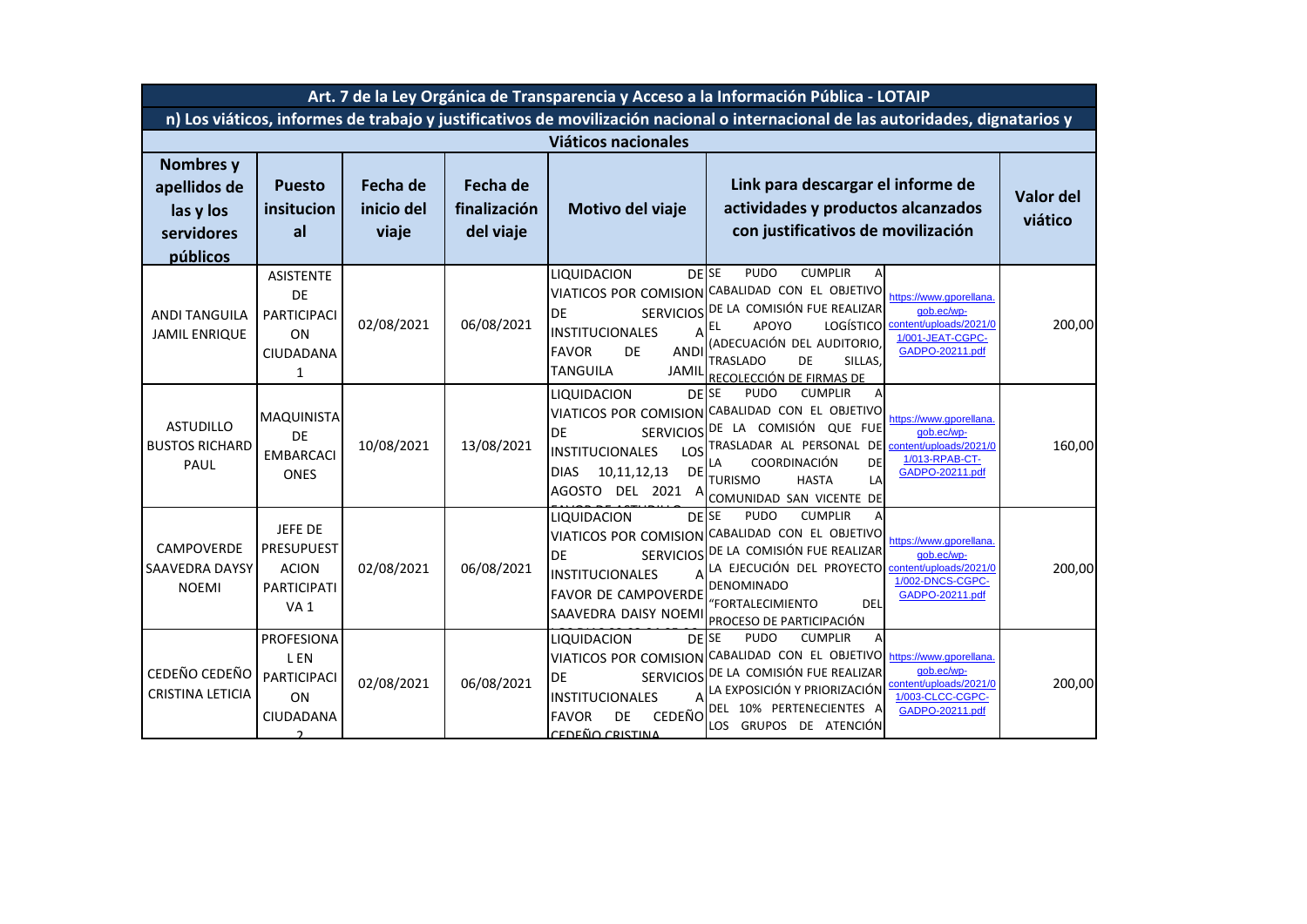| <b>CHARCO</b><br>PASTUÑA EDWIN<br><b>RUBEN</b>               | <b>PROFESIONA</b><br>L DE<br>PLANIFICACI<br>ON TECNICA<br>4                    | 10/08/2021 | 14/08/2021 | DE SE<br>LIQUIDACION<br>DE<br><b>SERVICIOS</b><br><b>INSTITUCIONALES</b><br>LOS<br>DIAS 10,11,12,13,14 DE<br>AGOSTO DEL 2021 A                                        | <b>PUDO</b><br><b>CUMPLIR</b><br>VIATICOS POR COMISION CABALIDAD CON EL OBJETIVO<br>COMISIÓN FUE SE<br>DE LA<br>DETERMINAR<br>EL<br><b>LOGRO</b><br>APORTE DE LA STCTEA HACIA<br>LOS PROYECTOS DE LASTRADO<br>DE VÍAS, CONSTRUCCIÓN DE                              | <b>INFORME CHE</b>                                                                                  | 400,00 |
|--------------------------------------------------------------|--------------------------------------------------------------------------------|------------|------------|-----------------------------------------------------------------------------------------------------------------------------------------------------------------------|---------------------------------------------------------------------------------------------------------------------------------------------------------------------------------------------------------------------------------------------------------------------|-----------------------------------------------------------------------------------------------------|--------|
| <b>CHIMBORAZO</b><br><b>ASHQUI LUIS</b><br><b>ERNESTO</b>    | <b>PROFESIONA</b><br>L DE<br>PLANIFICACI<br>ON TECNICA<br>$\overline{2}$       | 10/08/2021 | 14/08/2021 | LIQUIDACION<br><b>DFISE</b><br>VIATICOS POR COMISION<br><b>SERVICIOS</b><br>DF<br>LOS<br><b>INSTITUCIONALES</b><br>DIAS 10,11,12,13,14 DE<br>AGOSTO DEL 2021<br>A     | <b>CUMPLIR</b><br><b>PUDO</b><br>Α<br>CABALIDAD CON EL OBJETIVO<br>LA COMISIÓN FUE SE<br>DE<br><b>LOGRO</b><br><b>DETERMINAR</b><br>EL<br>APORTE DE LA STCTEA HACIA<br>LOS PROYECTOS DE LASTRADO<br>DE VÍAS, CONSTRUCCIÓN DE                                        | https://www.gporellana<br>qob.ec/wp-<br>content/uploads/2021/0<br>1/004-LCH-CGP-<br>GADPO-20212.pdf | 400,00 |
| <b>CRUZ SANCHEZ</b><br><b>HENRY DARWIN</b>                   | <b>SUBPROCUR</b><br><b>ADOR</b><br><b>SINDICO</b>                              | 05/08/2021 | 05/08/2021 | <b>DESE</b><br>LIQUIDACION<br>AGOSTO DEL 2021 PUYO-                                                                                                                   | <b>PUDO</b><br><b>CUMPLIR</b><br>VIATICOS A FAVOR DE CABALIDAD CON EL OBJETIVO<br>CRUZ SANCHEZ HENRY DE MANTENER UNA REUNIÓN<br>DARWIN EL DIA 05 DE DE TRABAJO EN LOS CUALES SE<br>ANALIZARON LOS ARTÍCULOS                                                         | https://www.gporellana<br>qob.ec/wp-<br>content/uploads/2021/0<br>1/JG-04-HC-GADPO-<br>2021.pdf     | 100,00 |
| <b>FREIRE HIDALGO</b><br>CARLOS<br>ALEJANDRO                 | PROFESIONA<br>L DE<br>PLANIFICACI<br>ON <sub>4</sub>                           | 10/08/2021 | 14/08/2021 | DE <sub>SE</sub><br>LIQUIDACION<br><b>SERVICIOS</b><br>DE<br>LOS<br><b>INSTITUCIONALES</b><br>DIAS 10,11,12,13,14 DE<br>AGOSTO DEL 2021<br>A                          | <b>CUMPLIR</b><br><b>PUDO</b><br>Α<br>VIATICOS POR COMISION CABALIDAD CON EL OBJETIVO<br>DE LA COMISIÓN FUE SE<br>LOGRO<br>DETERMINAR<br><b>EL</b><br>APORTE DE LA STCTEA HACIA<br>LOS PROYECTOS DE LASTRADO<br>DE VÍAS, CONSTRUCCIÓN DE                            | https://www.gporellana<br>qob.ec/wp-<br>content/uploads/2021/0<br>/003-CF-CGP-GADPC<br>2021.pdf     | 400,00 |
| <b>GALLEGOS FIERRO</b><br><b>JULI VICENTA</b>                | <b>ASISTENTE</b><br>DE<br><b>FOMENTO</b><br><b>PRODUCTIV</b><br>O <sub>2</sub> | 19/08/2021 | 23/08/2021 | <b>DFISE</b><br>LIQUIDACION<br><b>VIATICOS POR COMISION</b><br>DE SERVICIOS LOS DIAS<br>DEL 2021 A FAVOR DE<br>GALLEGOS FIERRO JULI<br><b>HOENTA</b><br>CON EL EIN DE | PUDO<br><b>CUMPLIR</b><br>A<br>CABALIDAD CON EL OBJETIVO<br>DE LA COMISIÓN SE FUE<br>19,20,21,22,23 DE JULIO REALIZO CAPACITACIÓN SOBRE<br>MANTENIMIENTOS BÁSICOS A<br><b>GUADAÑAS</b><br><b>MOTO</b><br>PILLADORES DE ARROZ, LUEGO                                 | <b>INFORME-JG</b>                                                                                   | 200,00 |
| <b>GAVILANEZ</b><br><b>GUERRERO</b><br><b>WILLIAN KLEVER</b> | <b>TECNICO DE</b><br>INFRAESTRU<br><b>CTURAY</b><br>SOPORTE                    | 21/06/2021 | 25/06/2021 | <b>DESE</b><br>LIQUIDACION<br><b>GUERRERO</b><br>GAVILANEZ<br><b>WILLIAN</b><br>KLEVER<br>DIAS 21,22,23,24,25 DE<br>JUNIO DEL 2021 MACAS<br>CON LA EINALIDAD DE       | <b>PUDO</b><br><b>CUMPLIR</b><br>Α<br>VIATICOS A FAVOR DE CABALIDAD CON EL OBJETIVO<br>DE LA COMISIÓN FUE BRINDAR<br>LOS SEGURIDAD<br>FÍSICA<br>$\overline{A}$<br><b>LA</b><br>MÁXIMA AUTORIDAD DURANTE<br>LA REUNIÓN DEL CONGA, Y EN<br>LAS DIFERENTES CARTERAS DE | https://www.gporellana<br>gob.ec/wp-<br>content/uploads/2021/0<br>1/07-KG-GADPO-<br>2021.pdf        | 397,20 |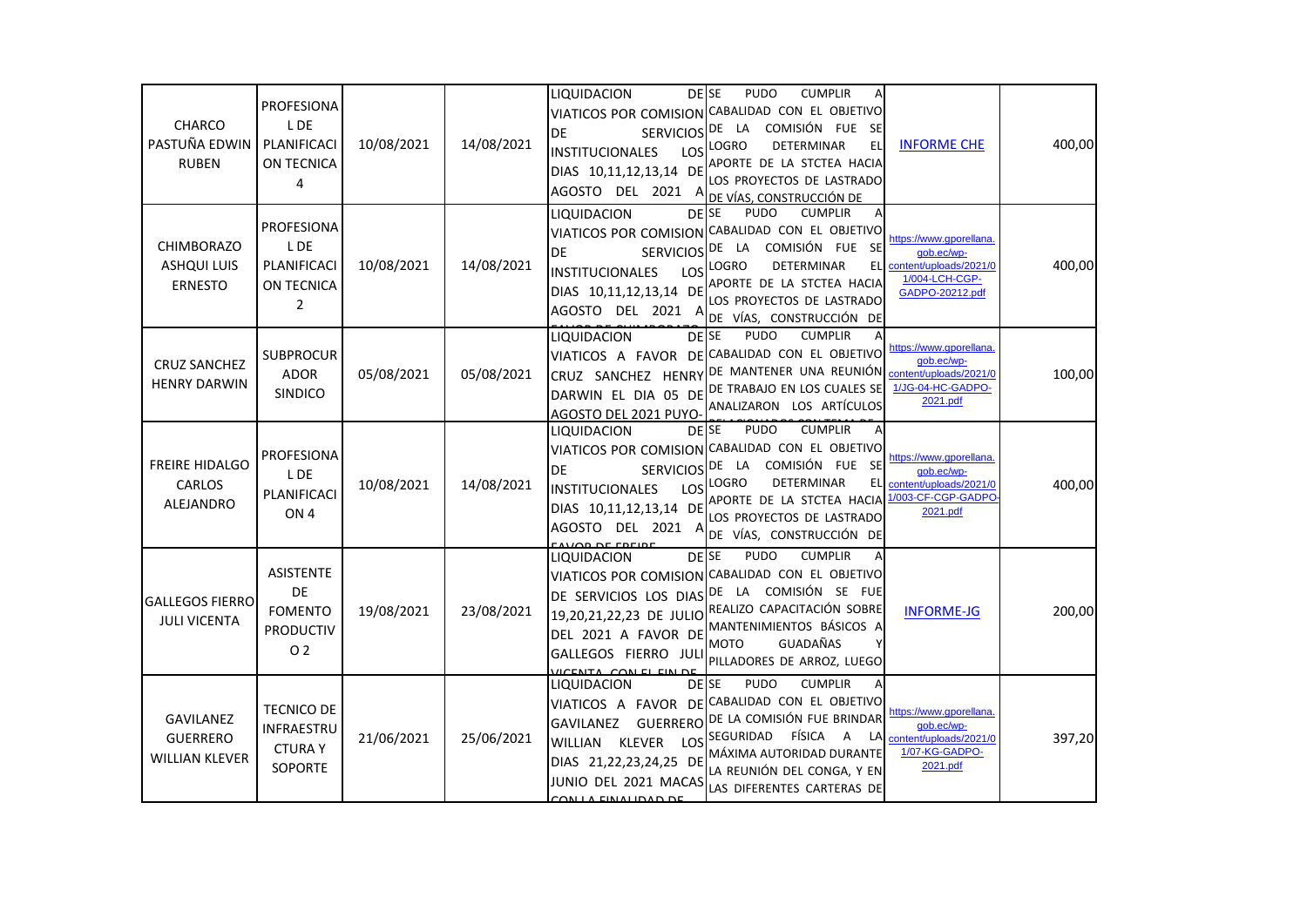| <b>GUAMAN MEJICO</b><br><b>CARLOS PATRICIO</b>                         | <b>SUBCOORDI</b><br><b>NADOR DE</b><br>PARTICIPACI<br>ON<br>CIUDADANA                 | 02/08/2021 | 06/08/2021 | <b>LIQUIDACION</b><br>VIATICOS POR COMISION<br><b>SERVICIOS</b><br>DE<br><b>INSTITUCIONALES</b><br>А<br><b>FAVOR</b><br>DE<br><b>GUAMAN</b><br><b>MEJICO</b><br>CARLOS<br><b>DATPICIO LOS DIAS</b> | <b>PUDO</b><br><b>CUMPLIR</b><br>DE SE<br>CABALIDAD CON EL OBJETIVO<br>DE LA COMISIÓN FUE COMO<br>DELEGADO DE PREFECTURA EN<br>LA EJECUCIÓN DEL PROYECTO<br><b>DENOMINADO</b><br>"FORTALECIMIENTO<br>DEL                          | https://www.gporellana.<br>qob.ec/wp-<br>content/uploads/2021/0<br>1/002-CPGM-CGPC-<br>GADPO-2021.pdf   | 200,00 |
|------------------------------------------------------------------------|---------------------------------------------------------------------------------------|------------|------------|----------------------------------------------------------------------------------------------------------------------------------------------------------------------------------------------------|-----------------------------------------------------------------------------------------------------------------------------------------------------------------------------------------------------------------------------------|---------------------------------------------------------------------------------------------------------|--------|
| <b>HUATATOCA</b><br><b>ALVARADO</b><br><b>EDGAR</b><br><b>FERNANDO</b> | <b>ASISTENTE</b><br><b>DE</b><br><b>FOMENTO</b><br><b>PRODUCTIV</b><br>O <sub>2</sub> | 19/07/2021 | 23/07/2021 | <b>DEISE</b><br><b>LIQUIDACION</b><br>DE<br><b>SERVICIOS</b><br><b>INSTITUCIONALES</b><br>FAVOR DE HUATATOCA<br><b>ALVARADO</b><br>EDGAR<br><b>EEDNANDO LOS DIAS</b>                               | <b>PUDO</b><br><b>CUMPLIR</b><br>A<br>VIATICOS POR COMISION CABALIDAD CON EL OBJETIVO<br>DE LA COMISIÓN SE FUE<br>REALIZO CAPACITACIÓN SOBRE<br>MANTENIMIENTOS BÁSICOS A<br>GUADAÑAS<br><b>MOTO</b><br>PILLADORES DE ARROZ, LUEGO | 01-HAEF-CGFP-<br><b>GADPO-2021</b>                                                                      | 200,00 |
| <b>LAJE ZURITA</b><br><b>GERONIMO</b><br><b>HERMISON</b>               | <b>ASISTENTE</b><br>DE<br><b>FOMENTO</b><br><b>PRODUCTIV</b><br>O <sub>2</sub>        | 19/07/2021 | 23/07/2021 | <b>DESE</b><br>LIQUIDACION<br>DE SERVICIOS A FAVOS<br>LAJE ZURITA<br>DE SR.<br>GERONIMO HERMISON                                                                                                   | <b>PUDO</b><br><b>CUMPLIR</b><br>VIATICOS POR COMISION CABALIDAD CON EL OBJETIVO<br>DE LA COMISIÓN QUE FUE<br>CAPACITAR A 03 COMUNAS<br>FRC. ORELLANA -PARROQUIA EL<br>EDÉN LAS CUALES ASISTIERON                                 | https://www.gporellana.<br>qob.ec/wp-<br>content/uploads/2021/0<br>1/02-GLZ-JFA-CGFP-<br>GADPO-2021.pdf | 200,00 |
| <b>MEJIA ROSERO</b><br><b>LUIS GERARDO</b>                             | <b>PROFESIONA</b><br>L DE<br>PLANIFICACI<br>ON <sub>4</sub>                           | 10/08/2021 | 14/08/2021 | LIQUIDACION<br><b>SERVICIOS</b><br>DE<br>LOS<br><b>INSTITUCIONALES</b><br>DIAS 10,11,12,13,14 DE<br>AGOSTO DEL 2021 A                                                                              | <b>PUDO</b><br>DE SE<br><b>CUMPLIR</b><br>VIATICOS POR COMISION CABALIDAD CON EL OBJETIVO<br>LA COMISIÓN FUE SE<br>DE<br><b>DETERMINAR</b><br><b>LOGRO</b><br>EL<br>APORTE DE LA STCTEA HACIA<br>LOS PROYECTOS DE LASTRADO        | https://www.gporellana.<br>aob.ec/wp-<br>content/uploads/2021/0<br>/002-LM-CGP-GADPO<br>2021.pdf        | 400,00 |
| <b>MONCAYO</b><br><b>BASURTO</b><br><b>AGUSTIN DARIO</b>               | COORDINAD<br>OR GENERAL<br><b>DE</b><br>PLANIFICACI<br>ON TECNICA                     | 22/07/2021 | 23/07/2021 | DE <sub>SE</sub><br>LIQUIDACION<br>VIATICOS POR COMISION<br><b>DE</b><br><b>SERVICIOS</b><br><b>INSTITUCIONALES</b><br>FAVOR DE MONCAYO<br><b>BASURTO AGUSTIN</b>                                  | PUDO<br><b>CUMPLIR</b><br>CABALIDAD CON EL OBJETIVO<br><b>COMISIÓN</b><br>DE<br>LA<br><b>FUE</b><br>ANALIZAR ACOMPAÑAMIENTO<br>Y ASISTENCIA TÉCNICA EN LAS<br>REUNIONES AGENTADAS<br>EN                                           | https://www.gporellana<br>aob.ec/wp-<br>content/uploads/2021/0<br>/007-AM-CGP-GADPO<br>2021.pdf         | 200,00 |
| <b>MONCAYO</b><br><b>BASURTO</b><br><b>AGUSTIN DARIO</b>               | COORDINAD<br>OR GENERAL<br>DE<br>PLANIFICACI<br>ON TECNICA                            | 10/08/2021 | 14/08/2021 | DE <sub>SE</sub><br>LIQUIDACION<br><b>DE</b><br><b>SERVICIOS</b><br><b>INSTITUCIONALES</b><br>DIAS 10,11,12,13,14 DE<br>AGOSTO DEL 2021 A                                                          | PUDO<br><b>CUMPLIR</b><br>VIATICOS POR COMISION CABALIDAD CON EL OBJETIVO<br>LA COMISIÓN FUE SE<br>DE<br>LOS LOGRO<br>DETERMINAR<br>EL<br>APORTE DE LA STCTEA HACIA<br>LOS PROYECTOS DE LASTRADO                                  | https://www.gporellana.<br>gob.ec/wp-<br>content/uploads/2021/0<br>/008-AM-CGP-GADPO<br>2021.pdf        | 500,00 |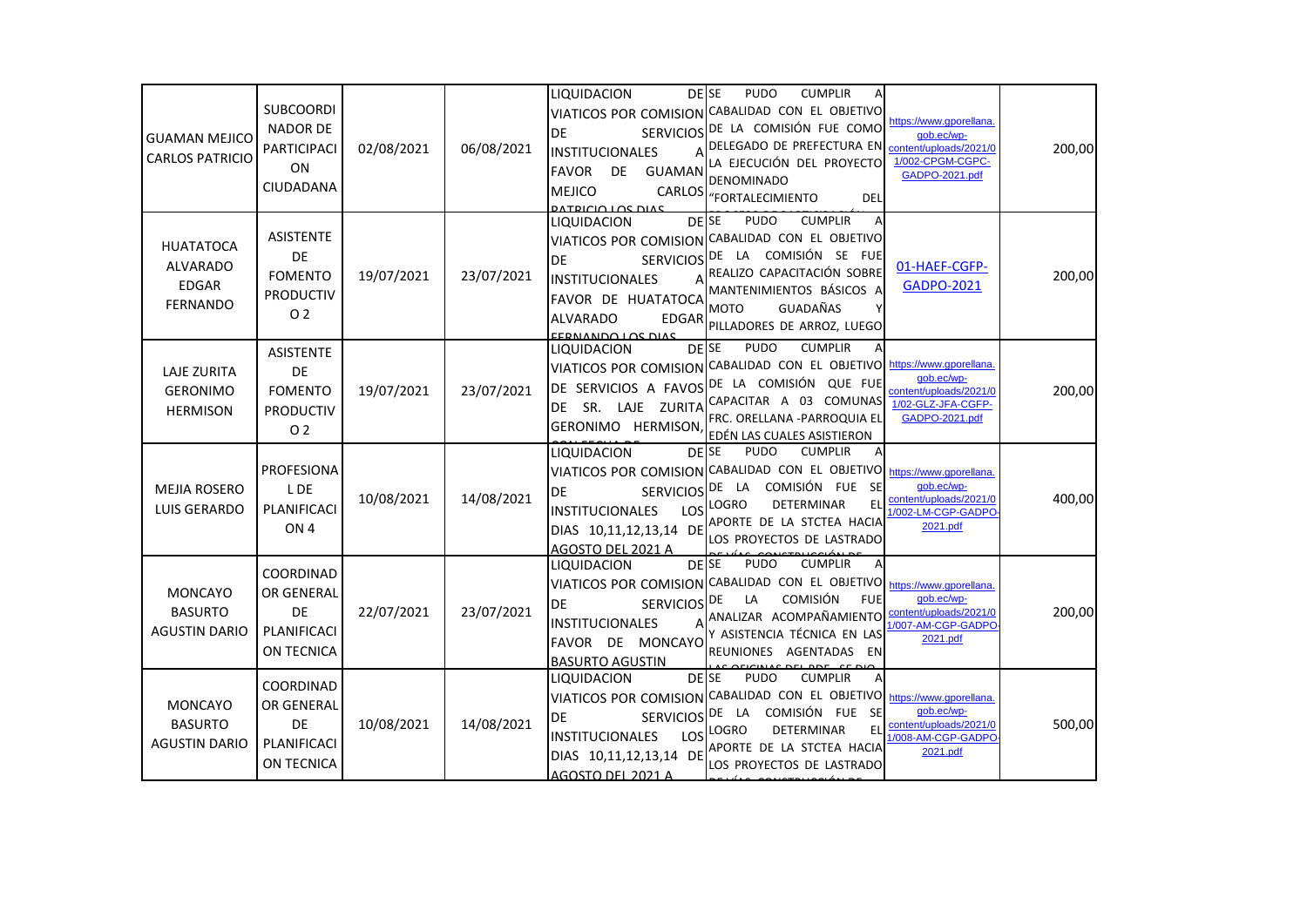| MOPOSITA JARA<br><b>JAIRO ANDRES</b>               | COORDINAD<br>OR DE<br><b>IMAGEN</b><br>COORPORATI<br>VA                | 22/07/2021 | 23/07/2021 | <b>DESE</b><br>LIQUIDACION<br>DE<br><b>INSTITUCIONALES</b><br>А<br>FAVOR DE MOPOSITA<br><b>IABA IAIDO ANDDEC LOC</b>                                           | <b>PUDO</b><br><b>CUMPLIR</b><br>VIATICOS POR COMISION CABALIDAD CON EL OBJETIVO<br>SERVICIOS DE LA COMISIÓN FUE SE BRIDO<br>ACOMPAÑAMIENTO<br>ASISTENCIA A LA MÁXIMA<br>AUTORIDAD, SE VISIBILIZO LAS                                                        | https://www.gporellana.<br>qob.ec/wp-<br>content/uploads/2021/0<br>1/002-AMJ-IC-GADPO-<br>2021.pdf    | 200,00 |
|----------------------------------------------------|------------------------------------------------------------------------|------------|------------|----------------------------------------------------------------------------------------------------------------------------------------------------------------|--------------------------------------------------------------------------------------------------------------------------------------------------------------------------------------------------------------------------------------------------------------|-------------------------------------------------------------------------------------------------------|--------|
| <b>MOREIRA</b><br>COLORADO<br>PEDRO LUIS           | <b>TECNICO DE</b><br><b>OPERACIONE</b><br>S                            | 02/08/2021 | 06/08/2021 | LIQUIDACION<br><b>SERVICIOS</b><br>DE<br><b>INSTITUCIONALES</b><br>DIAS 02,03,04,05Y 06 DE<br><u>LCOSTO DEL 2021 A</u>                                         | <b>PUDO</b><br><b>DESE</b><br><b>CUMPLIR</b><br>А<br>VIATICOS POR COMISION CABALIDAD CON EL OBJETIVO<br>DE LA COMISIÓN FUE REALIZAR<br>LOS LA COBERTURA PERIODÍSTICA Y<br><b>FOTOGRÁFICA</b><br>EN.<br>LA<br><b>EJECUCIÓN</b><br><b>DEL</b><br>PROYECTO      | https://www.gporellana<br>qob.ec/wp-<br>content/uploads/2021/0<br>1/005-PLMC-CGIC-<br>GADPO-2021.pdf  | 200,00 |
| <b>MORETA</b><br>SAILEMA MERCY<br>GUADALUPE        | COORDINAD<br>OR GENERAL<br>DE OBRAS<br><b>PUBLICAS</b>                 | 10/08/2021 | 11/08/2021 | LIQUIDACION<br><b>DEISE</b><br>DE<br><b>INSTITUCIONALES</b><br>DIAS 10, 11 DE AGOSTO<br>DEL 2021 A FAVOR DE                                                    | <b>PUDO</b><br><b>CUMPLIR</b><br>A<br>VIATICOS POR COMISION CABALIDAD CON EL OBJETIVO<br>SERVICIOS DE LA COMISIÓN FUE CON<br>LOS EFECTIVIDAD EL OBJETIVO DE<br>LA COMISIÓN<br>DE TENER<br><b>RESPUESTAS</b><br><b>FAVORABLES</b><br>SOBRE LOS INCONVENIENTES | <b>INFORME-MM</b>                                                                                     | 200,00 |
| <b>NOA TANGUILA</b><br><b>EDGAR RAMON</b>          | <b>TECNICO DE</b><br><b>PARTICIPACI</b><br><b>ON</b><br>CIUDADANA<br>1 | 02/08/2021 | 06/08/2021 | DE SE<br><b>LIQUIDACION</b><br><b>SERVICIOS</b><br>DE<br><b>INSTITUCIONALES</b><br><b>NOA</b><br><b>FAVOR</b><br>DE<br>TANGUILA<br>EDGAR                       | <b>PUDO</b><br><b>CUMPLIR</b><br>Α<br>VIATICOS POR COMISION CABALIDAD CON EL OBJETIVO<br>DE LA COMISIÓN FUE REALIZAR<br>APOYO<br>LOGÍSTICO<br>(ADECUACIÓN DEL AUDITORIO<br>TRASLADO<br>DE<br>SILLAS,<br>RECOLECCIÓN DE FIRMAS DE                             | https://www.gporellana.<br>qob.ec/wp-<br>content/uploads/2021/0<br>1/005-ERNT-CGPC-<br>GADPO-2021.pdf | 200,00 |
| PEÑAFIEL<br><b>NARANJO PABLO</b><br>REINALDO       | <b>CHOFER DE</b><br><b>NISSAN</b><br>PATROL                            | 10/08/2021 | 11/08/2021 | <b>DESE</b><br>LIQUIDACION<br>SERVICIOS <sup>DE</sup><br>DE<br><b>INSTITUCIONALES</b><br>А<br>PEÑAFIEL<br><b>FAVOR</b><br><b>DE</b><br><b>NARANJO</b><br>PABLO | <b>PUDO</b><br><b>CUMPLIR</b><br>Α<br>VIATICOS POR COMISION CABALIDAD CON EL OBJETIVO<br><b>COMISIÓN</b><br>LA<br><b>FUE</b><br><b>TRASLADE</b><br>A<br>LAS<br>COORDINADORAS<br>Α<br>LAS<br>REUNIONES ENCOMENDADAS<br><b>CON</b><br>PUNTUALIDAD<br>Υ         | https://www.gporellana.<br>aob.ec/wp-<br>content/uploads/2021/0<br>1/05-PP-CGP-GADPO<br>2021.pdf      | 136,97 |
| <b>ROMERO</b><br><b>SHIGUANGO</b><br>DIEGO ARMANDO | PROFESIONA<br>L DE<br>PARTICIPACI<br>ON<br>CIUDADANA<br>$\mathbf{1}$   | 02/08/2021 | 06/08/2021 | <b>DESE</b><br>LIQUIDACION<br>DE<br><b>INSTITUCIONALES</b><br>А<br>DE<br><b>ROMERO</b><br><b>FAVOR</b><br>SHIGUANGO<br><b>DIEGO</b>                            | PUDO<br><b>CUMPLIR</b><br>Α<br>VIATICOS POR COMISION CABALIDAD CON EL OBJETIVO<br>SERVICIOS DE LA COMISIÓN FUE REALIZAR<br>EL APOYO EN LA EXPOSICIÓN Y<br>PRIORIZACIÓN<br>EN<br>LA<br>EJECUCIÓN DEL<br>PROYECTO<br><b>DENOMINADO</b>                         | https://www.gporellana<br>qob.ec/wp-<br>content/uploads/2021/0<br>1/002-DARS-CGPC-<br>GADPO-2021.pdf  | 200,00 |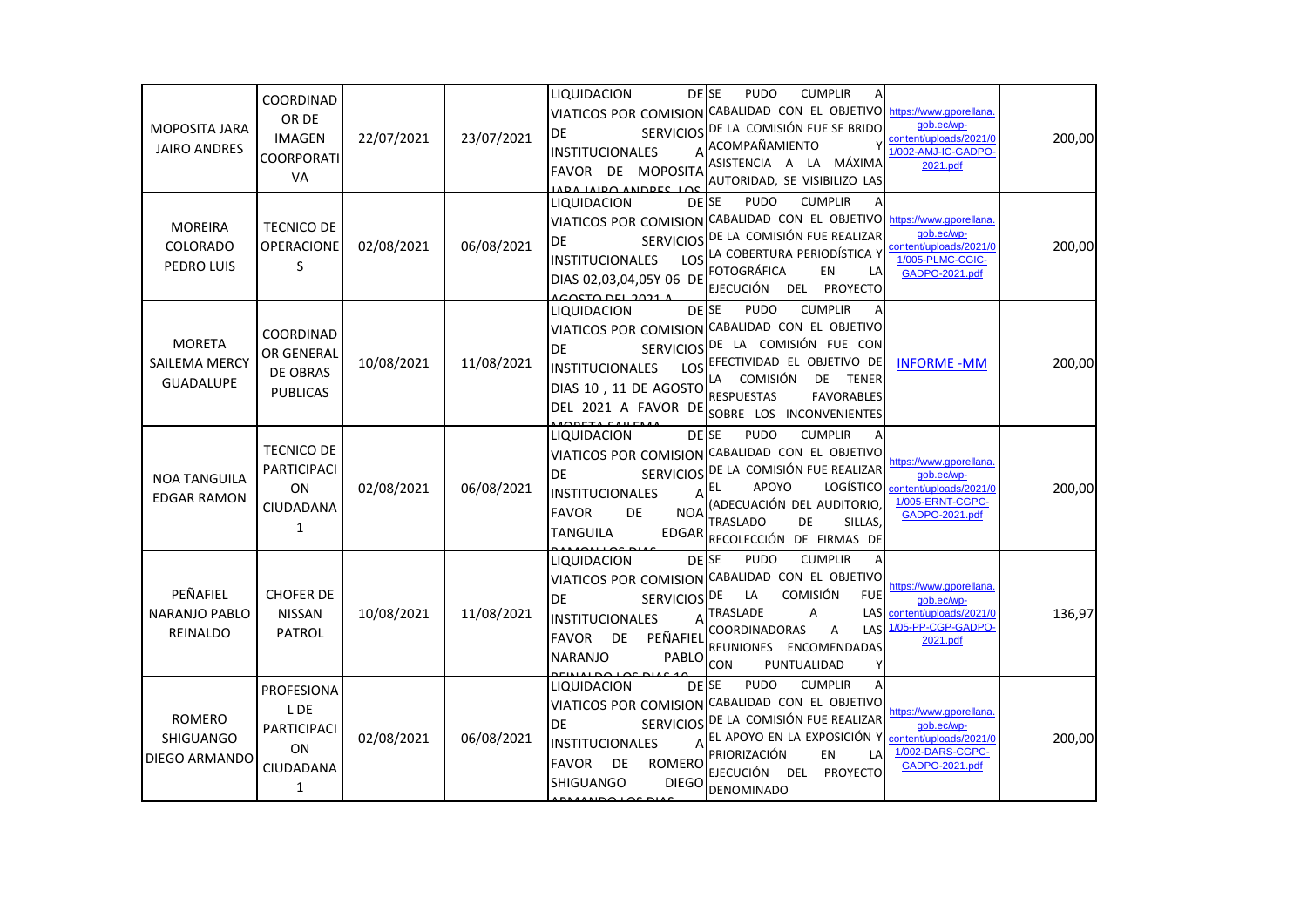| SALINAS SALINAS<br><b>JORGE OSWALDO</b>                          | <b>COORDINAD</b><br>OR GENERAL<br><b>FINANCIERO</b>                           | 01/07/2021                             | 02/07/2021                            | LIQUIDACION<br>SALINAS SALINAS JORGE<br><b>OSWALDO</b><br><b>LOS</b><br>01,02 DE JULIO DEL 2021<br><b>DICUINCUA</b>                                                               | <b>DESE</b><br><b>PUDO</b><br><b>CUMPLIR</b><br>VIATICOS A FAVOR DE CABALIDAD CON EL OBJETIVO<br><b>COMISIÓN</b><br><b>FUE</b><br>DE<br>LA<br><b>DIAS</b> ANALIZAR<br><b>REFORMA</b><br>LA<br>CONSTITUCIONAL AL ARTICULO<br>272 DE LA CONSTITUCIÓN DE  | https://www.gporellana<br>qob.ec/wp-<br>content/uploads/2021/0<br>1/001-OS-CGF-GADPO<br>2021.pdf | 95,99                       |
|------------------------------------------------------------------|-------------------------------------------------------------------------------|----------------------------------------|---------------------------------------|-----------------------------------------------------------------------------------------------------------------------------------------------------------------------------------|--------------------------------------------------------------------------------------------------------------------------------------------------------------------------------------------------------------------------------------------------------|--------------------------------------------------------------------------------------------------|-----------------------------|
| SANMIGUEL<br>PARRA JOSE<br><b>OSWALDO</b>                        | <b>TECNICO DE</b><br><b>FOMENTO</b><br><b>PRODUCTIV</b><br>01                 | 19/07/2021                             | 23/07/2021                            | LIQUIDACION<br>DE<br><b>SERVICIOS</b><br><b>INSTITUCIONALES</b><br>LOS<br>DIAS 19,20,21,22,23 DE<br>JULIO DEL 2021 A FAVOR                                                        | <b>PUDO</b><br><b>CUMPLIR</b><br>DE SE<br>Α<br>VIATICOS POR COMISION CABALIDAD CON EL OBJETIVO<br>DE LA COMISIÓN SE FUE<br>REALIZO CAPACITACIÓN SOBRE<br>MANTENIMIENTOS BÁSICOS A<br><b>GUADAÑAS</b><br><b>MOTO</b><br>۷<br>PILLADORES DE ARROZ, LUEGO | <b>INFORME -SJ</b>                                                                               | 200,00                      |
| <b>TORRES SALAZAR</b><br><b>MARCO ANTONIO</b>                    | JEFE DE<br>PROGRAMAC<br>ION,<br>SEGUIMIENT<br>O Y<br><b>EVALUACION</b>        | 29/07/2021                             | 29/07/2021                            | LIQUIDACION<br><b>TORRES</b><br>SALAZAR<br>MARCO ANTONIO PUYO-<br>PASTAZA CON EL FIN DE<br>ASISTIR A LA REUNION                                                                   | DE SE<br><b>PUDO</b><br><b>CUMPLIR</b><br>VIATICOS A FAVOR DE CABALIDAD CON EL OBJETIVO<br>COMISIÓN.<br>DE<br>LA<br><b>SE</b><br>ANALIZARON LOS ARTÍCULOS<br>RELACIONADOS CON EL TEMA<br>DEL FONDO COMÚN, FONDO<br>DE<br>DE<br>DESARROLLO,<br>LA       | https://www.gporellana<br>qob.ec/wp-<br>content/uploads/2021/0<br>1/01-MT-CGP-GADPO-<br>2021.pdf | 80,00                       |
| <b>TORRES SALAZAR</b><br>MARCO ANTONIO                           | JEFE DE<br>PROGRAMAC<br>ION,<br><b>SEGUIMIENT</b><br>O Y<br><b>EVALUACION</b> | 05/08/2021                             | 05/08/2021                            | LIQUIDACION<br>VIATICOS POR COMISION<br><b>SERVICIOS</b><br><b>DE</b><br>INSTITUCIONALES EL DIA<br>05 DE AGOSTO DEL 2021<br>A FAVOR DE TORRES                                     | <b>CUMPLIR</b><br><b>DESE</b><br><b>PUDO</b><br>A<br>CABALIDAD CON EL OBJETIVO<br>DE LA COMISIÓN FUE SE<br>ANALIZARON LOS ARTÍCULOS<br>RELACIONADOS CON EL TERMA<br>DE FONDOS COMÚN,<br><b>DEL</b><br>FONDO DE DESARROLLO, DE LA                       | https://www.gporellana<br>qob.ec/wp-<br>content/uploads/2021/0<br>1/02-MT-CGP-GADPO<br>2021.pdf  | 80,00                       |
| <b>TORRES SALAZAR</b><br><b>MARCO ANTONIO</b>                    | JEFE DE<br>PROGRAMAC<br>ION,<br>SEGUIMIENT<br>O Y<br><b>EVALUACION</b>        | 24/08/2021                             | 24/08/2021                            | LIQUIDACION<br>VIATICOS POR COMISION<br>DE<br><b>SERVICIOS</b><br><b>INSTITUCIONALES</b><br>А<br><b>TORRES</b><br><b>FAVOR</b><br>DE<br>SALAZAR<br><b>MARCO</b><br>ANTONIO EL DIA | <b>PUDO</b><br><b>CUMPLIR</b><br><b>DESE</b><br>CABALIDAD CON EL OBJETIVO<br><b>COMISIÓN</b><br>LA<br><b>FUE</b><br>DE<br>PARTICIPACIÓN EN LA REUNIÓN<br>PARA ANALIZAR LA REFORMA A<br>LA LEY AMAZÓNICA Y FONDOS<br>DE DESARROLLO SOSTENIBLE           | https://www.gporellana<br>qob.ec/wp-<br>content/uploads/2021/0<br>1/03-MT-CGP-GADPO-<br>2021.pdf | 80,00                       |
| <b>Viáticos internacionales</b>                                  |                                                                               |                                        |                                       |                                                                                                                                                                                   |                                                                                                                                                                                                                                                        |                                                                                                  |                             |
| Nombres y<br>apellidos de<br>las y los<br>servidores<br>públicos | <b>Puesto</b><br>insitucion<br>al                                             | <b>Fecha de</b><br>inicio del<br>viaje | Fecha de<br>finalización<br>del viaje | Motivo del viaje                                                                                                                                                                  | Link para descargar el informe de<br>actividades y productos alcanzados<br>con justificativos de movilización                                                                                                                                          |                                                                                                  | <b>Valor del</b><br>viático |